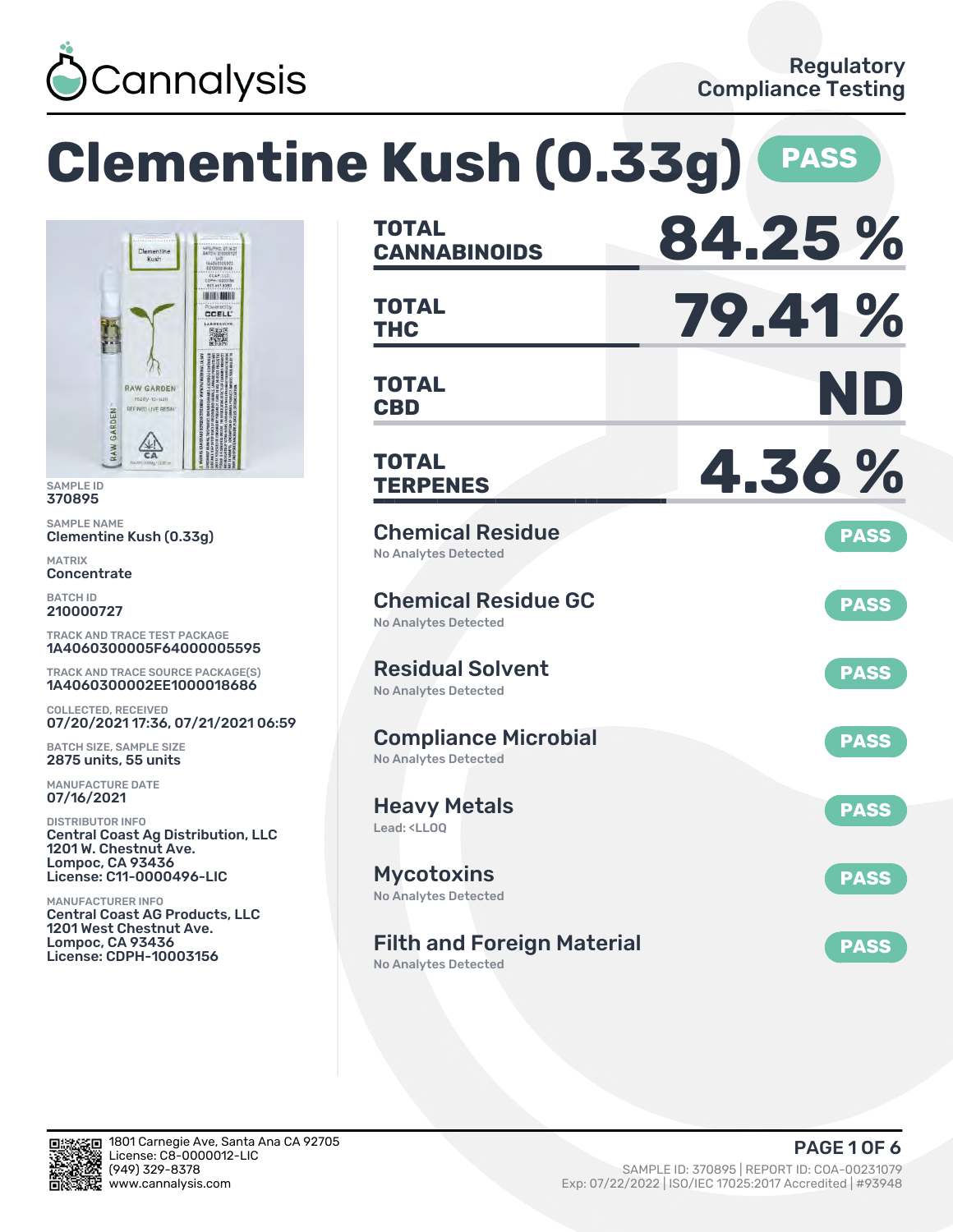

# CANNABINOID ANALYSIS

Total THC,CBD value(s) have been decarboxylated.

| TOTAL THC:          | 794.1 mg/g (79.41%), 262.05 mg per package |
|---------------------|--------------------------------------------|
| TOTAL CBD:          | ND.                                        |
| TOTAL CANNABINOIDS: | 842.5 mg/g (84.25 %)                       |

UNIT OF MEASUREMENT: Milligrams per Gram(mg/g)

| <b>ANALYTE</b>         | <b>RESULT</b>        | LOD    | <b>LLOO</b> | <b>ANALYTE</b>   | <b>RESULT</b>        | <b>LOD</b> | LL <sub>00</sub> |
|------------------------|----------------------|--------|-------------|------------------|----------------------|------------|------------------|
| THCa                   | ND                   | 0.2000 | 0.4000      | CBD <sub>v</sub> | ND.                  | 0.2000     | 0.4000           |
| D9THC                  | 794.1 mg/g (79.41%)  | 0.2000 | 0.4000      | CBGa             | ND.                  | 0.2000     | 0.4000           |
| D8THC                  | ND                   | 0.2000 | 0.4000      | CBG              | 36.59 mg/g (3.659 %) | 0.2000     | 0.4000           |
| <b>THC<sub>v</sub></b> | 11.77 mg/g (1.177 %) | 0.2000 | 0.4000      | CBN              | ND.                  | 0.2000     | 0.4000           |
| CBDa                   | ND                   | 0.2000 | 0.4000      | CBC              | ND                   | 0.2000     | 0.4000           |
| CBD                    | <b>ND</b>            | 0.2000 | 0.4000      |                  |                      |            |                  |
|                        |                      |        |             |                  |                      |            |                  |

#### ADDITIONAL INFORMATION

| Method:              | SOP-TECH-001 | Sample Prepped: 07/21/2021 12:40  | Sample Approved: 07/22/2021 11:51  |  |
|----------------------|--------------|-----------------------------------|------------------------------------|--|
| Instrument: UPLC-DAD |              | Sample Analyzed: 07/21/2021 14:14 | Prep-Analytical Batch: 31201-25349 |  |



### TERPENE ANALYSIS

TOTAL TERPENES: 43.63 mg/g (4.363 %)

| UNIT OF MEASUREMENT:    | Milligrams per Gram(mg/g)                         |        |            |
|-------------------------|---------------------------------------------------|--------|------------|
| <b>ANALYTE</b>          | <b>RESULT</b>                                     | LOD    | <b>LLO</b> |
| 3-Carene                | <b>ND</b>                                         | 1.000  | 2.50       |
| Alpha cedrene           | <b>ND</b>                                         | 1.000  | 2.50       |
| Alpha pinene            | 1.738 mg/g $(0.1738\%)$                           | 0.1000 | 1.00       |
| Alpha terpineol         | <lloo< td=""><td>0.3260</td><td>0.65</td></lloo<> | 0.3260 | 0.65       |
| Beta myrcene            | 6.647 mg/g $(0.6647%)$                            | 0.5000 | 1.00       |
| Borneol                 | <b>ND</b>                                         | 1.000  | 2.50       |
| Camphor                 | <b>ND</b>                                         | 0.1000 | 0.50       |
| Cedrol                  | <b>ND</b>                                         | 0.5000 | 1.00       |
| Cis nerolidol           | <b>ND</b>                                         | 2.500  | 5.00       |
| Fenchol                 | <ll00< td=""><td>0.5000</td><td>1.00</td></ll00<> | 0.5000 | 1.00       |
| Gamma terpinene         | <lloo< td=""><td>0.1000</td><td>0.50</td></lloo<> | 0.1000 | 0.50       |
| Geranyl acetate         | <b>ND</b>                                         | 0.1000 | 0.50       |
| Isoborneol              | <b>ND</b>                                         | 0.5000 | 1.00       |
| Limonene                | 12.03 mg/g (1.203 %)                              | 0.5000 | 2.50       |
| Menthol                 | ND.                                               | 1.000  | 2.50       |
| Ocimene <sub>2</sub>    | $<$ LL00                                          | 0.3450 | 1.72!      |
| P-mentha-1,5-diene ND   |                                                   | 0.5000 | 1.00       |
| Sabinene                | <b>ND</b>                                         | 0.5000 | 1.00       |
| Trans beta farnesene ND |                                                   | 2.500  | 5.00       |
| Trans nerolidol         | ND                                                | 0.5000 | 2.50       |

| <b>ANALYTE</b>          | <b>RESULT</b>                                                                                                               | LOD    | <b>LLOQ</b> | <b>ANALYTE</b>      | <b>RESULT</b>                        | <b>LOD</b> |
|-------------------------|-----------------------------------------------------------------------------------------------------------------------------|--------|-------------|---------------------|--------------------------------------|------------|
| 3-Carene                | <b>ND</b>                                                                                                                   | 1.000  | 2.500       | Alpha bisabolol     | <lloq< td=""><td>0.1000</td></lloq<> | 0.1000     |
| Alpha cedrene           | <b>ND</b>                                                                                                                   | 1.000  | 2.500       | Alpha humulene      | 1.543 mg/g $(0.1543\%)$              | 0.5000     |
| Alpha pinene            | 1.738 mg/g (0.1738 %)                                                                                                       | 0.1000 | 1.000       | Alpha terpinene     | <b>ND</b>                            | 0.5000     |
| Alpha terpineol         | <lloq< td=""><td>0.3260</td><td>0.6520</td><td>Beta caryophyllene</td><td>6.320 mg/g (0.6320 %)</td><td>0.5000</td></lloq<> | 0.3260 | 0.6520      | Beta caryophyllene  | 6.320 mg/g (0.6320 %)                | 0.5000     |
| Beta myrcene            | 6.647 mg/g $(0.6647%)$                                                                                                      | 0.5000 | 1.000       | Beta pinene         | 2.415 mg/g $(0.2415\%)$              | 0.6070     |
| Borneol                 | <b>ND</b>                                                                                                                   | 1.000  | 2.500       | Camphene            | <b>ND</b>                            | 0.5000     |
| Camphor                 | <b>ND</b>                                                                                                                   | 0.1000 | 0.5000      | Caryophyllene oxide | ND                                   | 0.5000     |
| Cedrol                  | <b>ND</b>                                                                                                                   | 0.5000 | 1.000       | Cis geraniol        | <b>ND</b>                            | 1.000      |
| Cis nerolidol           | <b>ND</b>                                                                                                                   | 2.500  | 5.000       | Eucalyptol          | <b>ND</b>                            | 0.1000     |
| Fenchol                 | <lloq< td=""><td>0.5000</td><td>1.000</td><td>Fenchone</td><td><b>ND</b></td><td>0.1000</td></lloq<>                        | 0.5000 | 1.000       | Fenchone            | <b>ND</b>                            | 0.1000     |
| Gamma terpinene         | <lloq< td=""><td>0.1000</td><td>0.5000</td><td>Gamma terpineol</td><td><b>ND</b></td><td>0.2090</td></lloq<>                | 0.1000 | 0.5000      | Gamma terpineol     | <b>ND</b>                            | 0.2090     |
| Geranyl acetate         | <b>ND</b>                                                                                                                   | 0.1000 | 0.5000      | Guaiol              | <b>ND</b>                            | 2.500      |
| Isoborneol              | <b>ND</b>                                                                                                                   | 0.5000 | 1.000       | Isopulegol          | <b>ND</b>                            | 2.500      |
| Limonene                | 12.03 mg/g (1.203 %)                                                                                                        | 0.5000 | 2.500       | Linalool            | 2.174 mg/g (0.2174 %)                | 0.5000     |
| Menthol                 | <b>ND</b>                                                                                                                   | 1.000  | 2.500       | Ocimene 1           | <b>ND</b>                            | 0.1550     |
| Ocimene 2               | <lloq< td=""><td>0.3450</td><td>1.725</td><td>P-cymene</td><td><b>ND</b></td><td>0.5230</td></lloq<>                        | 0.3450 | 1.725       | P-cymene            | <b>ND</b>                            | 0.5230     |
| P-mentha-1,5-diene ND   |                                                                                                                             | 0.5000 | 1.000       | Pulegone            | <b>ND</b>                            | 0.1000     |
| Sabinene                | <b>ND</b>                                                                                                                   | 0.5000 | 1.000       | Terpinolene         | 10.77 mg/g (1.077 %)                 | 0.1000     |
| Trans beta farnesene ND |                                                                                                                             | 2.500  | 5.000       | Trans geraniol      | <b>ND</b>                            | 0.5000     |
| Trans nerolidol         | <b>ND</b>                                                                                                                   | 0.5000 | 2.500       | Valencene           | <b>ND</b>                            | 0.5000     |
|                         |                                                                                                                             |        |             |                     |                                      |            |



PAGE 2 OF 6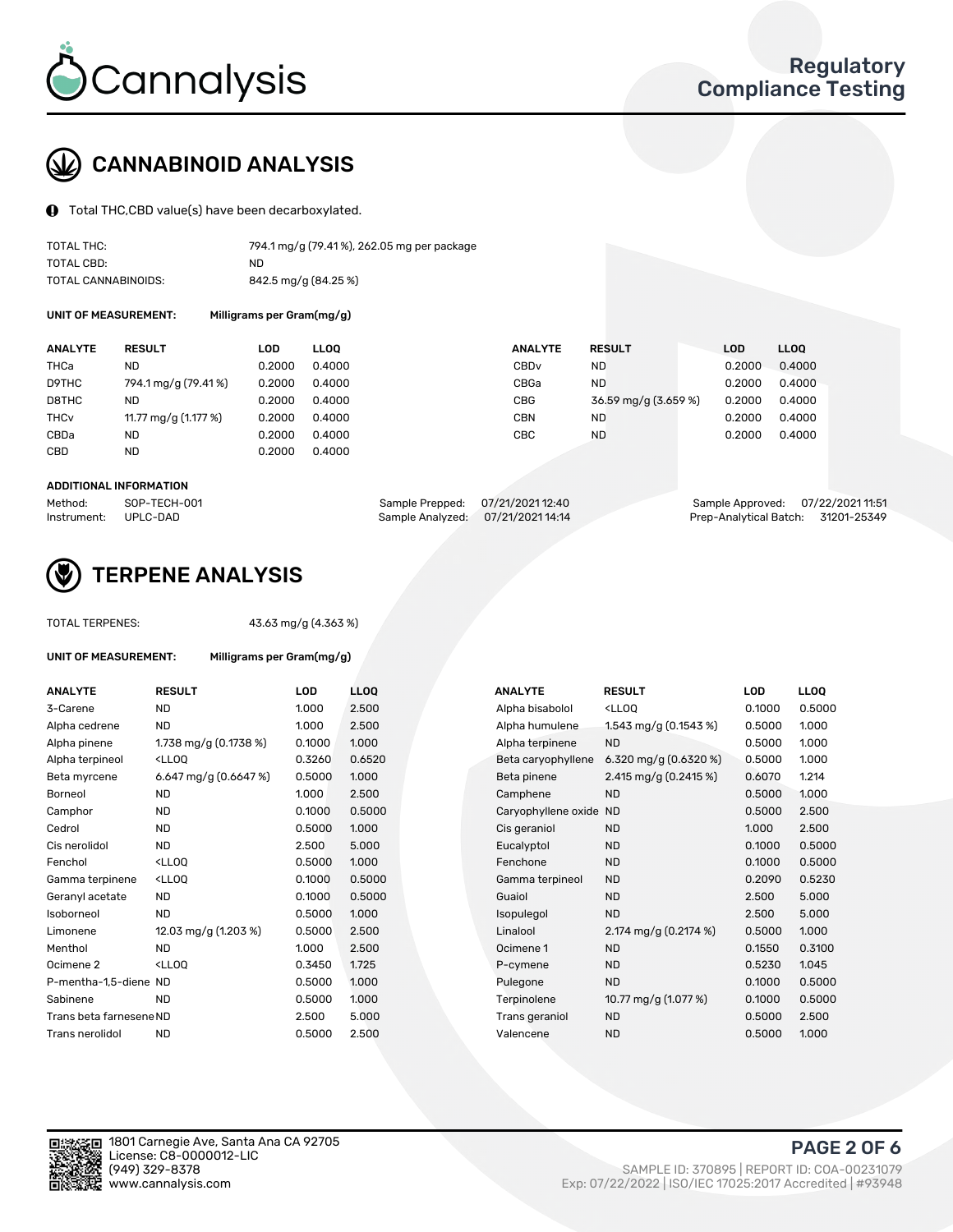

### Regulatory Compliance Testing

#### ADDITIONAL INFORMATION

Method: SOP-TECH-027 Sample Prepped: 07/21/2021 15:00 Sample Approved: 07/22/2021 13:39 Prep-Analytical Batch: 31195-25352



CHEMICAL RESIDUE ANALYSIS PASS

UNIT OF MEASUREMENT: Micrograms per Gram(ug/g)

| <b>ANALYTE</b>  | <b>RESULT</b> | LOD    | LLOQ   | <b>ACTION LEVEL</b> |      | <b>ANALYTE</b>      | <b>RESULT</b> | <b>LOD</b> | <b>LLOQ</b> | <b>ACTION LEVEL</b> |      |
|-----------------|---------------|--------|--------|---------------------|------|---------------------|---------------|------------|-------------|---------------------|------|
| Abamectin       | <b>ND</b>     | 0.0200 | 0.0400 | 0.1000              | Pass | Acephate            | <b>ND</b>     | 0.0200     | 0.0400      | 0.1000              | Pass |
| Acequinocyl     | <b>ND</b>     | 0.0200 | 0.0400 | 0.1000              | Pass | Acetamiprid         | <b>ND</b>     | 0.0200     | 0.0400      | 0.1000              | Pass |
| Aldicarb        | <b>ND</b>     | 0.0200 | 0.0400 | 0.0                 | Pass | Azoxystrobin        | <b>ND</b>     | 0.0200     | 0.0400      | 0.1000              | Pass |
| Bifenazate      | <b>ND</b>     | 0.0200 | 0.0400 | 0.1000              | Pass | Bifenthrin          | <b>ND</b>     | 0.0200     | 0.0400      | 3.000               | Pass |
| <b>Boscalid</b> | <b>ND</b>     | 0.0200 | 0.0400 | 0.1000              | Pass | Carbaryl            | <b>ND</b>     | 0.0200     | 0.0400      | 0.5000              | Pass |
| Carbofuran      | <b>ND</b>     | 0.0200 | 0.0400 | 0.0                 | Pass | Chlorantraniliprole | <b>ND</b>     | 0.0200     | 0.0400      | 10.00               | Pass |
| Clofentezine    | <b>ND</b>     | 0.0200 | 0.0400 | 0.1000              | Pass | Coumaphos           | <b>ND</b>     | 0.0200     | 0.0400      | 0.0                 | Pass |
| Cyfluthrin      | <b>ND</b>     | 0.4000 | 1.000  | 2.000               | Pass | Cypermethrin        | <b>ND</b>     | 0.4000     | 1.000       | 1.000               | Pass |
| Daminozide      | <b>ND</b>     | 0.0200 | 0.0400 | 0.0                 | Pass | Diazinon            | <b>ND</b>     | 0.0200     | 0.0400      | 0.1000              | Pass |
| Dichlorvos      | <b>ND</b>     | 0.0200 | 0.0400 | 0.0                 | Pass | Dimethoate          | <b>ND</b>     | 0.0200     | 0.0400      | 0.0                 | Pass |
| Dimethomorph    | <b>ND</b>     | 0.0200 | 0.0400 | 2.000               | Pass | <b>Ethoprophos</b>  | <b>ND</b>     | 0.0200     | 0.0400      | 0.0                 | Pass |
| Etofenprox      | <b>ND</b>     | 0.0200 | 0.0400 | 0.0                 | Pass | Etoxazole           | <b>ND</b>     | 0.0200     | 0.0400      | 0.1000              | Pass |
| Fenhexamid      | <b>ND</b>     | 0.0200 | 0.0400 | 0.1000              | Pass | Fenoxycarb          | <b>ND</b>     | 0.0200     | 0.0400      | 0.0                 | Pass |
| Fenpyroximate   | <b>ND</b>     | 0.0200 | 0.0400 | 0.1000              | Pass | Fipronil            | <b>ND</b>     | 0.0400     | 0.1000      | 0.0                 | Pass |
| Flonicamid      | <b>ND</b>     | 0.0200 | 0.0400 | 0.1000              | Pass | Fludioxonil         | <b>ND</b>     | 0.0200     | 0.0400      | 0.1000              | Pass |
| Hexythiazox     | <b>ND</b>     | 0.0200 | 0.0400 | 0.1000              | Pass | Imazalil            | <b>ND</b>     | 0.0200     | 0.0400      | 0.0                 | Pass |
| Imidacloprid    | <b>ND</b>     | 0.0200 | 0.0400 | 5.000               | Pass | Kresoxim methyl     | <b>ND</b>     | 0.0200     | 0.0400      | 0.1000              | Pass |
| Malathion       | <b>ND</b>     | 0.0200 | 0.0400 | 0.5000              | Pass | Metalaxyl           | <b>ND</b>     | 0.0200     | 0.0400      | 2.000               | Pass |
| Methiocarb      | <b>ND</b>     | 0.0200 | 0.0400 | 0.0                 | Pass | Methomyl            | <b>ND</b>     | 0.0200     | 0.0400      | 1.000               | Pass |
| Mevinphos       | <b>ND</b>     | 0.0200 | 0.0400 | 0.0                 | Pass | Myclobutanil        | <b>ND</b>     | 0.0200     | 0.0400      | 0.1000              | Pass |
| Naled           | <b>ND</b>     | 0.0200 | 0.0400 | 0.1000              | Pass | Oxamvl              | <b>ND</b>     | 0.0200     | 0.0400      | 0.5000              | Pass |
| Paclobutrazol   | <b>ND</b>     | 0.0200 | 0.0400 | 0.0                 | Pass | Permethrins         | <b>ND</b>     | 0.0400     | 0.1000      | 0.5000              | Pass |
| Phosmet         | <b>ND</b>     | 0.0200 | 0.0400 | 0.1000              | Pass | Piperonyl butoxide  | <b>ND</b>     | 0.0200     | 0.0400      | 3.000               | Pass |
| Prallethrin     | <b>ND</b>     | 0.0200 | 0.0400 | 0.1000              | Pass | Propiconazole       | <b>ND</b>     | 0.0200     | 0.0400      | 0.1000              | Pass |
| Propoxur        | <b>ND</b>     | 0.0200 | 0.0400 | 0.0                 | Pass | Pyrethrins          | <b>ND</b>     | 0.0200     | 0.0400      | 0.5000              | Pass |
| Pyridaben       | <b>ND</b>     | 0.0200 | 0.0400 | 0.1000              | Pass | Spinetoram          | <b>ND</b>     | 0.0200     | 0.0400      | 0.1000              | Pass |
| Spinosad        | <b>ND</b>     | 0.0300 | 0.0700 | 0.1000              | Pass | Spiromesifen        | <b>ND</b>     | 0.0200     | 0.0400      | 0.1000              | Pass |
| Spirotetramat   | <b>ND</b>     | 0.0200 | 0.0400 | 0.1000              | Pass | Spiroxamine         | <b>ND</b>     | 0.0200     | 0.0400      | 0.0                 | Pass |
| Tebuconazole    | <b>ND</b>     | 0.0200 | 0.0400 | 0.1000              | Pass | Thiacloprid         | <b>ND</b>     | 0.0200     | 0.0400      | 0.0                 | Pass |
| Thiamethoxam    | <b>ND</b>     | 0.0200 | 0.0400 | 5.000               | Pass | Trifloxystrobin     | <b>ND</b>     | 0.0200     | 0.0400      | 0.1000              | Pass |

### ADDITIONAL INFORMATION

Method: SOP-TECH-002 Sample Prepped: 07/21/2021 12:40 Sample Approved: 07/22/2021 14:27<br>Instrument: LC-MS/MS Sample Analyzed: 07/21/2021 13:04 Prep-Analytical Batch: 31197-25345 Prep-Analytical Batch: 31197-25345

PAGE 3 OF 6

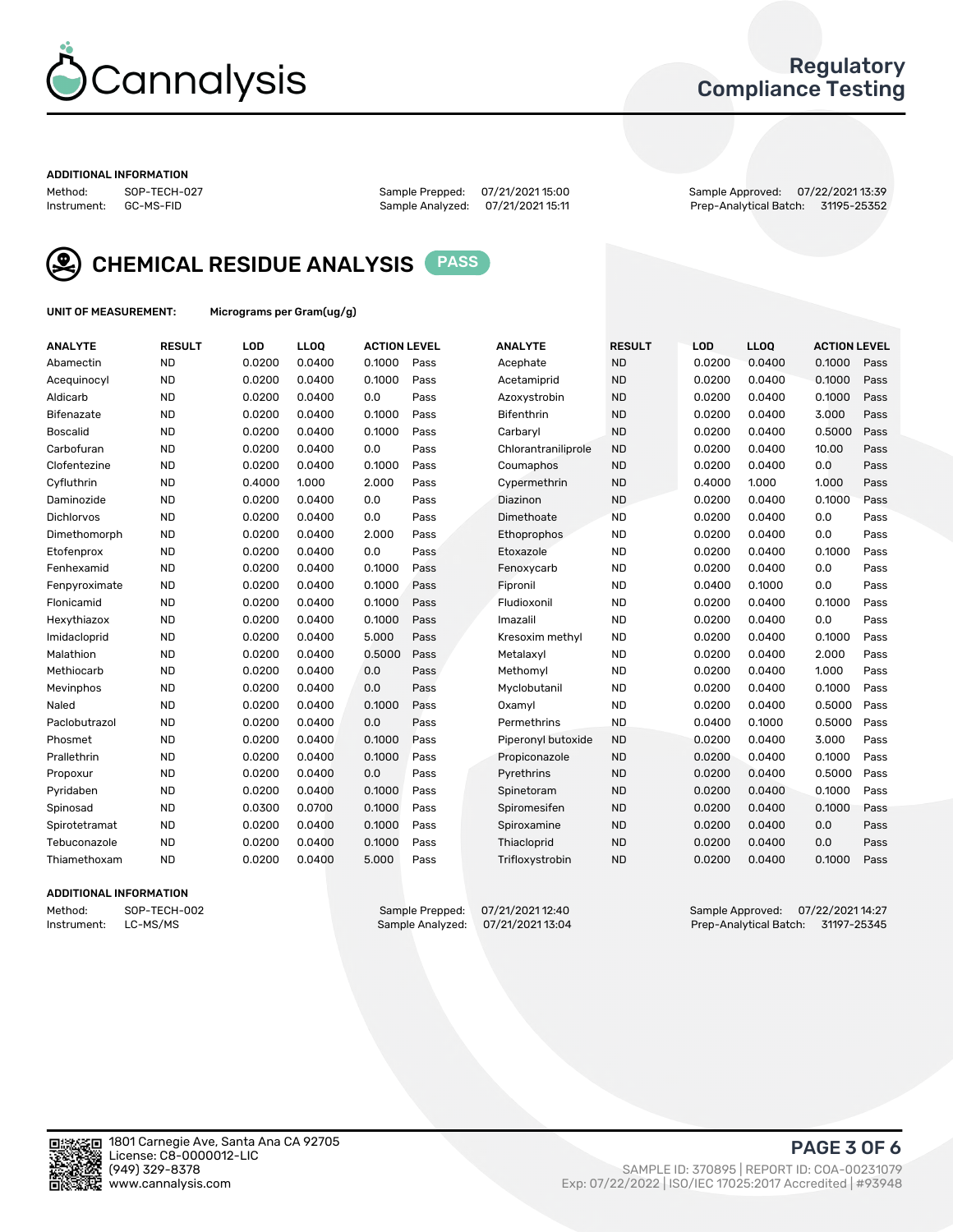

## CHEMICAL RESIDUE GC ANALYSIS PASS

| UNIT OF MEASUREMENT: |               |         | Micrograms per Gram(ug/g) |                    |      |
|----------------------|---------------|---------|---------------------------|--------------------|------|
| <b>ANALYTE</b>       | <b>RESULT</b> | LOD     | <b>LLOO</b>               | <b>ACTION LEVE</b> |      |
| Cantan               | חוא           | n 1000. | n 2000                    | n znnn             | Pace |

| <b>ANALYTE</b>         | <b>RESULT</b> | LOD    | LLOO   | <b>ACTION LEVEL</b> |                  | <b>ANALYTE</b>   | <b>RESULT</b> | LOD              | <b>LLOO</b>            | <b>ACTION LEVEL</b> |      |
|------------------------|---------------|--------|--------|---------------------|------------------|------------------|---------------|------------------|------------------------|---------------------|------|
| Captan                 | <b>ND</b>     | 0.1000 | 0.2000 | 0.7000              | Pass             | Chlordane        | <b>ND</b>     | 0.0109           | 0.0136                 | 0.0                 | Pass |
| Methyl parathion       | <b>ND</b>     | 0.0400 | 0.1000 | 0.0                 | Pass             | <b>PCNB</b>      | <b>ND</b>     | 0.0200           | 0.0400                 | 0.1000              | Pass |
| Chlorfenapyr           | <b>ND</b>     | 0.0800 | 0.1000 | 0.0                 | Pass             | Chlorpyrifos     | <b>ND</b>     | 0.0800           | 0.1000                 | 0.0                 | Pass |
| ADDITIONAL INFORMATION |               |        |        |                     |                  |                  |               |                  |                        |                     |      |
| Method:                | SOP-TECH-010  |        |        |                     | Sample Prepped:  | 07/21/2021 12:40 |               | Sample Approved: |                        | 07/22/202115:07     |      |
| Instrument:            | GC-MS/MS      |        |        |                     | Sample Analyzed: | 07/21/2021 13:04 |               |                  | Prep-Analytical Batch: | 31198-25346         |      |

## RESIDUAL SOLVENT ANALYSIS PASS

UNIT OF MEASUREMENT: Micrograms per Gram(ug/g)

| <b>ANALYTE</b>       | <b>RESULT</b> | <b>LOD</b> | <b>LLOO</b> | <b>ACTION LEVEL</b> |      | <b>ANALYTE</b>     | <b>RESULT</b> | LOD    | <b>LLOO</b> | <b>ACTION LEVEL</b> |      |
|----------------------|---------------|------------|-------------|---------------------|------|--------------------|---------------|--------|-------------|---------------------|------|
| Acetone              | <b>ND</b>     | 50.00      | 100.0       | 5000                | Pass | Acetonitrile       | <b>ND</b>     | 50.00  | 100.0       | 410.0               | Pass |
| Benzene              | <b>ND</b>     | 0.5000     | 1.000       | 1.000               | Pass | <b>Butane</b>      | <b>ND</b>     | 50.00  | 100.0       | 5000                | Pass |
| Chloroform           | <b>ND</b>     | 0.5000     | 1.000       | 1.000               | Pass | Ethanol            | <b>ND</b>     | 50.00  | 100.0       | 5000                | Pass |
| <b>Ethyl Acetate</b> | <b>ND</b>     | 50.00      | 100.0       | 5000                | Pass | <b>Ethyl Ether</b> | <b>ND</b>     | 50.00  | 100.0       | 5000                | Pass |
| Ethylene oxide       | <b>ND</b>     | 0.5000     | 1.000       | 1.000               | Pass | Heptane            | <b>ND</b>     | 50.00  | 100.0       | 5000                | Pass |
| Hexane               | <b>ND</b>     | 50.00      | 100.0       | 290.0               | Pass | Isopropyl Alcohol  | <b>ND</b>     | 50.00  | 100.0       | 5000                | Pass |
| Methanol             | <b>ND</b>     | 50.00      | 100.0       | 3000                | Pass | Methylene chloride | <b>ND</b>     | 0.5000 | 1.000       | 1.000               | Pass |
| Pentane              | <b>ND</b>     | 50.00      | 100.0       | 5000                | Pass | Propane            | <b>ND</b>     | 50.00  | 200.0       | 5000                | Pass |
| Toluene              | <b>ND</b>     | 50.00      | 100.0       | 890.0               | Pass | Xylenes            | <b>ND</b>     | 50.08  | 100.0       | 2170                | Pass |
| Trichloroethylene    | <b>ND</b>     | 0.5000     | 1.000       | 1.000               | Pass | 1.2-Dichloroethane | <b>ND</b>     | 0.5000 | 1.000       | 1.000               | Pass |

### ADDITIONAL INFORMATION

Method: SOP-TECH-021 Sample Prepped: 07/21/2021 15:01 Sample Approved: 07/22/2021 15:28<br>Instrument: HS-GC-MS/FID Sample Analyzed: 07/21/2021 15:11 Prep-Analytical Batch: 31207-25353 Prep-Analytical Batch: 31207-25353



UNIT OF MEASUREMENT: Cycle Threshold (Ct)

| <b>ANALYTE</b>                        | <b>RESULT</b>          | LOD   | <b>LLOO</b> | <b>ACTION LEVEL</b> |                  | <b>ANALYTE</b> | <b>RESULT</b> | LOD              | <b>LLOO</b>      |     | <b>ACTION LEVEL</b> |
|---------------------------------------|------------------------|-------|-------------|---------------------|------------------|----------------|---------------|------------------|------------------|-----|---------------------|
| A.fumigatus                           | <b>ND</b>              | 33.00 | 0.0         | 0.0                 | Pass             | A. flavus      | <b>ND</b>     | 33.00            | 0.0              | 0.0 | Pass                |
| A. niger                              | <b>ND</b>              | 33.00 | 0.0         | 0.0                 | Pass             | A. terreus     | <b>ND</b>     | 33.00            | 0.0              | 0.0 | Pass                |
| <b>STEC</b>                           | <b>ND</b>              | 33.00 | 0.0         | 0.0                 | Pass             | Salmonella spp | <b>ND</b>     | 33.00            | 0.0              | 0.0 | Pass                |
|                                       | ADDITIONAL INFORMATION |       |             |                     |                  |                |               |                  |                  |     |                     |
| SOP-TECH-016, SOP-TECH-022<br>Method: |                        |       |             | Sample Prepped:     | 07/22/2021 07:40 |                |               | Sample Approved: | 07/22/2021 14:00 |     |                     |

Instrument: qPCR Sample Analyzed: 07/22/2021 07:54 Prep-Analytical Batch: 31215-25373

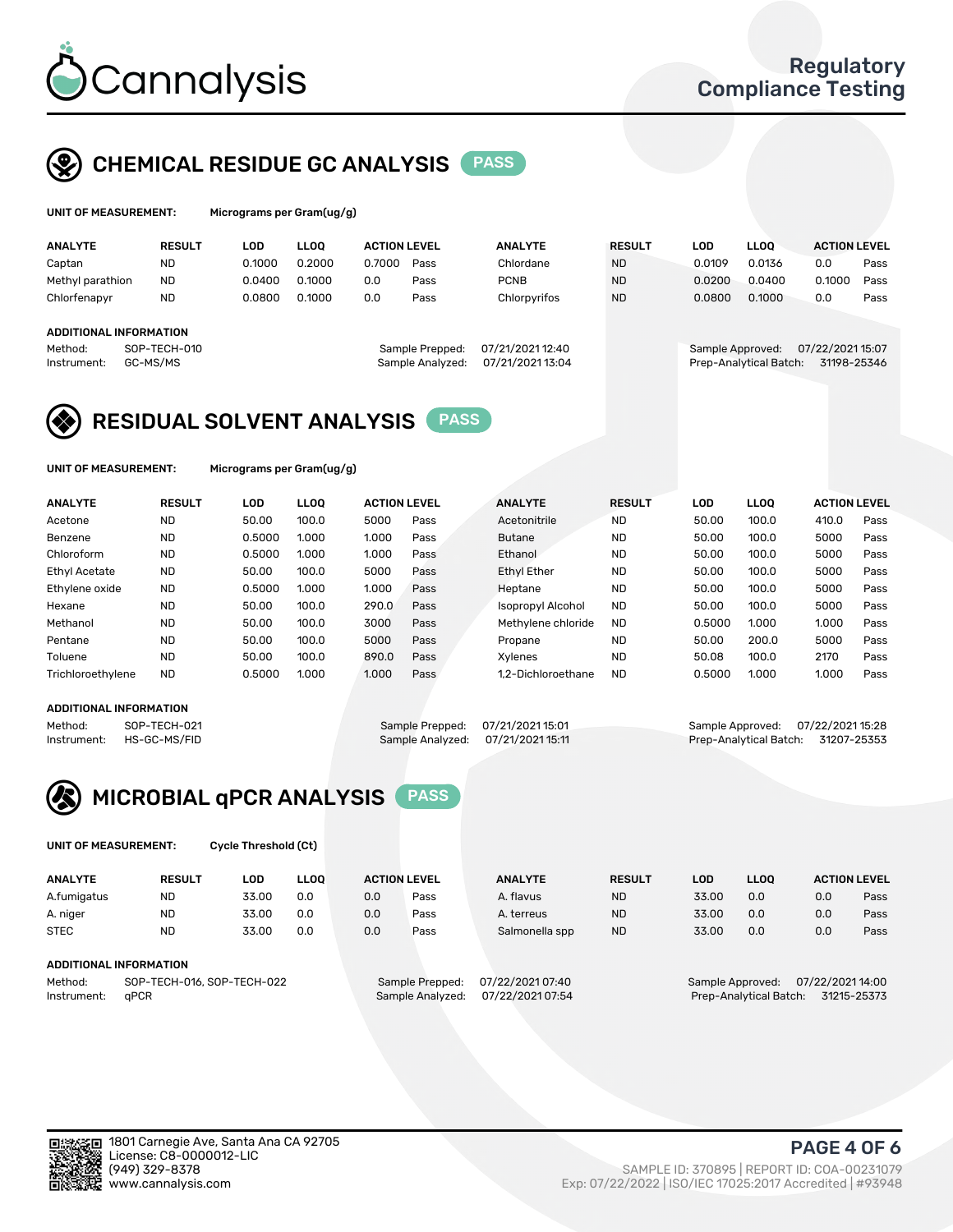



| UNIT OF MEASUREMENT:                             |                                                                                                                                                                             | Micrograms per Gram(ug/g)  |             |                     |                                     |                                      |               |                  |                        |                                |      |
|--------------------------------------------------|-----------------------------------------------------------------------------------------------------------------------------------------------------------------------------|----------------------------|-------------|---------------------|-------------------------------------|--------------------------------------|---------------|------------------|------------------------|--------------------------------|------|
| <b>ANALYTE</b>                                   | <b>RESULT</b>                                                                                                                                                               | <b>LOD</b>                 | <b>LLOO</b> | <b>ACTION LEVEL</b> |                                     | <b>ANALYTE</b>                       | <b>RESULT</b> | <b>LOD</b>       | <b>LLOO</b>            | <b>ACTION LEVEL</b>            |      |
| Arsenic                                          | <b>ND</b>                                                                                                                                                                   | 0.0120                     | 0.1000      | 0.2000              | Pass                                | Cadmium                              | <b>ND</b>     | 0.0072           | 0.0500                 | 0.2000                         | Pass |
| Lead                                             | <lloo< td=""><td>0.0068</td><td>0.0500</td><td>0.5000</td><td>Pass</td><td>Mercury</td><td><b>ND</b></td><td>0.0060</td><td>0.0500</td><td>0.1000</td><td>Pass</td></lloo<> | 0.0068                     | 0.0500      | 0.5000              | Pass                                | Mercury                              | <b>ND</b>     | 0.0060           | 0.0500                 | 0.1000                         | Pass |
| ADDITIONAL INFORMATION<br>Method:<br>Instrument: | SOP-TECH-013<br>ICP-MS                                                                                                                                                      |                            |             |                     | Sample Prepped:<br>Sample Analyzed: | 07/21/2021 17:18<br>07/21/2021 18:34 |               | Sample Approved: | Prep-Analytical Batch: | 07/22/202112:41<br>31217-25371 |      |
|                                                  |                                                                                                                                                                             | <b>MYCOTOXINS ANALYSIS</b> |             | <b>PASS</b>         |                                     |                                      |               |                  |                        |                                |      |

UNIT OF MEASUREMENT: Micrograms per Kilogram(ug/kg)

| <b>ANALYTE</b>          | <b>RESULT</b> | LOD   | <b>LLOO</b> | <b>ACTION LEVEL</b> |      | <b>ANALYTE</b> | <b>RESULT</b> | LOD   | <b>LLOO</b> | <b>ACTION LEVEL</b> |      |
|-------------------------|---------------|-------|-------------|---------------------|------|----------------|---------------|-------|-------------|---------------------|------|
| Aflatoxin B1            | <b>ND</b>     | 1.000 | 2.000       |                     | N/A  | Aflatoxin B2   | <b>ND</b>     | 2.000 | 5.000       |                     | N/A  |
| Aflatoxin G1            | <b>ND</b>     | 2.000 | 5.000       |                     | N/A  | Aflatoxin G2   | <b>ND</b>     | 2.000 | 5.000       |                     | N/A  |
| <b>Total Aflatoxins</b> | <b>ND</b>     | 10.00 | 14.00       | 20.00               | Pass | Ochratoxin A   | <b>ND</b>     | 1.000 | 2.000       | 20.00               | Pass |
|                         |               |       |             |                     |      |                |               |       |             |                     |      |

#### ADDITIONAL INFORMATION

Method: SOP-TECH-020 Sample Prepped: 07/21/2021 12:25 Sample Approved: 07/22/2021 14:11 Instrument: LC-MS/MS Sample Analyzed: 07/21/2021 13:06 Prep-Analytical Batch: 31196-25347

# FILTH & FOREIGN MATERIAL ANALYSIS PASS

UNIT OF MEASUREMENT: Filth and Foreign Matter (%, #/3g)

| <b>ANALYTE</b>                | <b>RESULT</b>                     | LOD | <b>LLOO</b> | <b>ACTION LEVEL</b> |                                     | <b>ANALYTE</b>                       | <b>RESULT</b> | LOD | LLOO                                       | <b>ACTION LEVEL</b>             |      |
|-------------------------------|-----------------------------------|-----|-------------|---------------------|-------------------------------------|--------------------------------------|---------------|-----|--------------------------------------------|---------------------------------|------|
| IF RH ME                      | <b>ND</b>                         | 0.0 | 0.0         | 1.000               | Pass                                | <b>IFM</b>                           | <b>ND</b>     | 0.0 | 0.0                                        | 25.00                           | Pass |
| Mold                          | <b>ND</b>                         | 0.0 | 0.0         | 25.00               | Pass                                | <b>SSCD</b>                          | <b>ND</b>     | 0.0 | 0.0                                        | 25.00                           | Pass |
| <b>ADDITIONAL INFORMATION</b> |                                   |     |             |                     |                                     |                                      |               |     |                                            |                                 |      |
| Method:<br>Instrument:        | SOP-TECH-009<br>Visual Inspection |     |             |                     | Sample Prepped:<br>Sample Analyzed: | 07/21/2021 14:23<br>07/21/2021 14:24 |               |     | Sample Approved:<br>Prep-Analytical Batch: | 07/21/2021 14:28<br>31206-25350 |      |



PAGE 5 OF 6